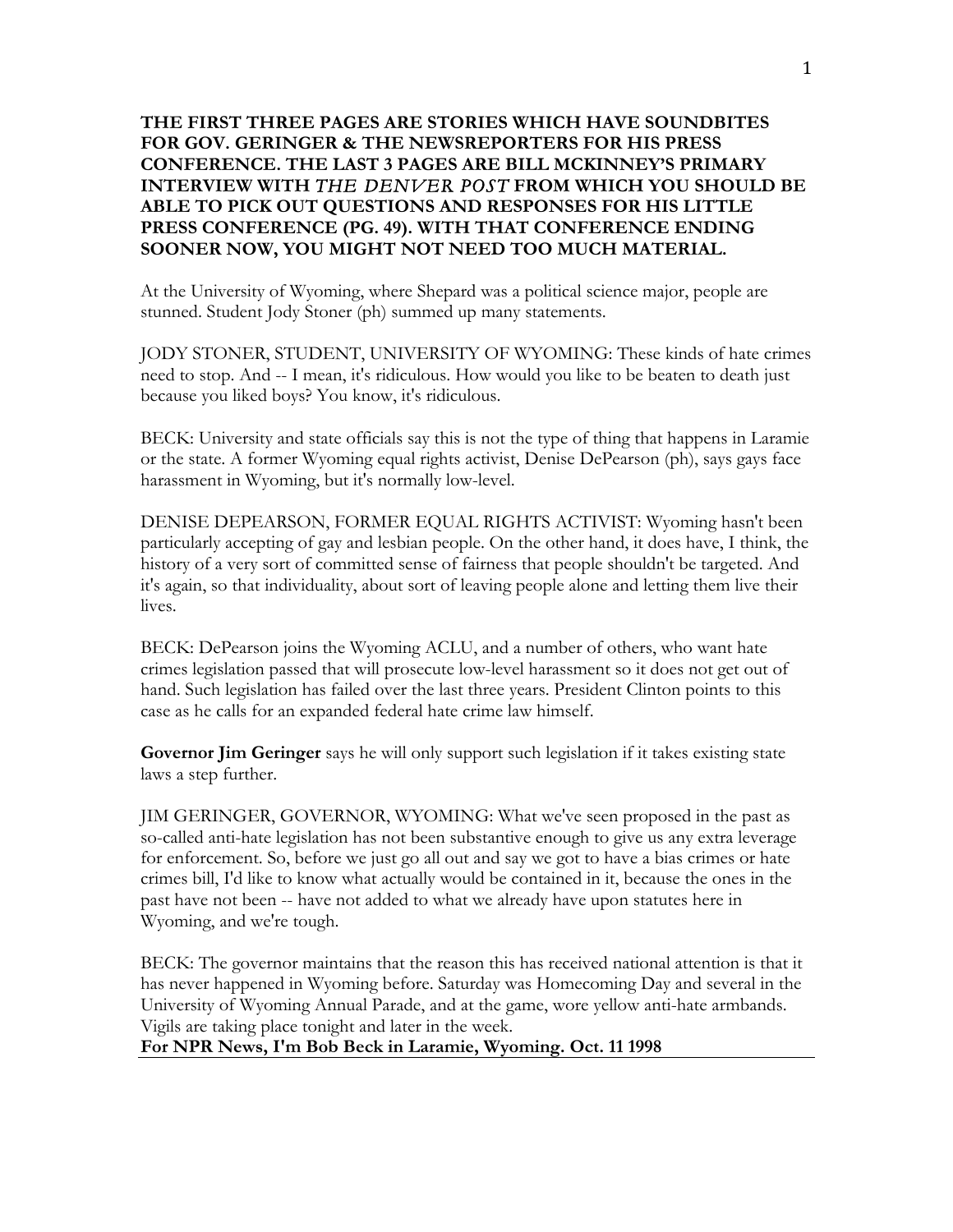FEENEY: Bills to punish hate crimes have failed in each of the last three Wyoming legislative sessions. Opponents of such legislation claimed it was not necessary because such crimes do not occur in Wyoming. But even with evidence in the Shepard case to contradict that assertion, Wyoming lawmakers think a new law might not make that much difference.

Wyoming **governor Jim Geringer** says he's open to any bill that would really provide more of a deterrent to hate crimes. He says past bills have not clearly defined what hate means.

**GOVERNOR JIM GERINGER** (R-WY): What they need to be clear on is what type of enhanced penalty would be proposed if a person is singled out with the motive being antigay, anti-black, anti-Jew, anti whatever it might be. So it's an issue of how do you -- how do you properly define and how do you legally define something for an enhanced penalty. **NPR News Oct. 12 1998**

BOB BECK, WYOMING PUBLIC RADIO REPORTER: Prosecutors say that now that Shepherd has died, they are considering first-degree murder charges against the two men accused of the attack. Twenty-one year old Russell Henderson (ph) and 22 year old Aaron McKinney (ph) are accused of taking Shepard from a Laramie bar, driving him outside of town, tying him to a fence and beating him with a gun.

Authorities say they left them to die. **Governor Jim Geringer** spoke out against the crime and ordered flags to fly a half-staff. He calls it vicious.

**GOVERNOR JIM GERINGER** , WYOMING: Several very sick and twisted people cause something to happen that nobody in Wyoming accepts. Its' that simple. So that's - that's the reaction overall. It's -- it basically now boils down to a call to conscience and say we need to do something so that we definitely demonstrate that we are the equality state, that we -- we value all human life.

**NPR News Oct. 12 1998**

Shepard's death also caused Wyoming **Governor Jim Geringer** to say he will reconsider his lack of support for a state hate-crime law, but he continued to express doubt about its necessity.

The two suspects in Shepard's slaying -- Aaron J. McKinney, 22, and Russell A. Henderson, 21 -- could face the death penalty if they are convicted of first-degree murder. They also face charges of kidnapping and aggravated robbery.

"If capital punishment is the result, how do you enhance that?" Geringer said. "You can only do it once."

## **Boston Globe Oct 13, 1998**

**Wyoming** Gov. Jim Geringer said Monday morning that he did not want to comment on whether a death sentence might be appropriate if McKinney and Henderson are convicted. He said he didn't want to prejudge the pair.

Although there has not yet been a state-sanctioned execution during Geringer's four years in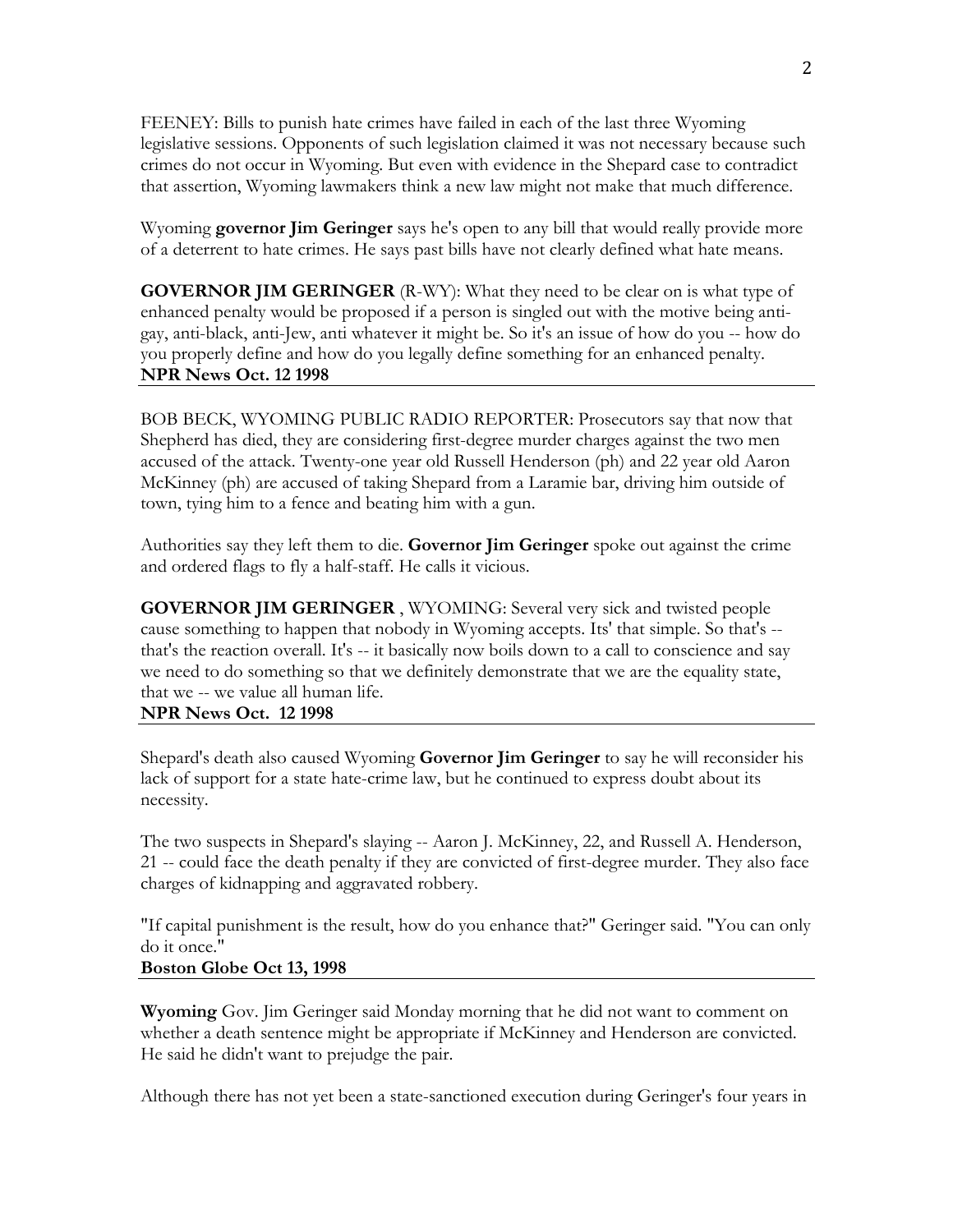office, he said he is not opposed to the death penalty.

"I'm willing to support the law as it's currently written," he said. "If there is a crime deserving capital punishment, I would not put it aside."

Geringer echoed the concerns of McKinney's father, **Bill McKinney** , who told The Denver Post on Saturday that he thought media saturation coverage of the case would make it impossible for his son to get a fair trial.

"We have to be careful not to rush to judgment," Geringer said. "Let the system work."

Either way, if guilty, Henderson and the younger McKinney deserve to be severely punished, Geringer said.

As for the nationwide calls for a hate-crime law in **Wyoming** after news of Shepard's beating spread, Geringer said he thought it was time for the state to address the issue, if carefully. He said he has already suggested to legislators some ways that the issue could be addressed, but he stressed that he didn't want political pressure from gay-rights advocates and others inside and outside of **Wyoming** to force lawmakers to too hastily draw up hate-crime legislation. Even if robbery, and not hate,

"This has become a rallying point of sorts," he said. "These things don't just arise out of one incident."

**The Denver Post 10/13/1998**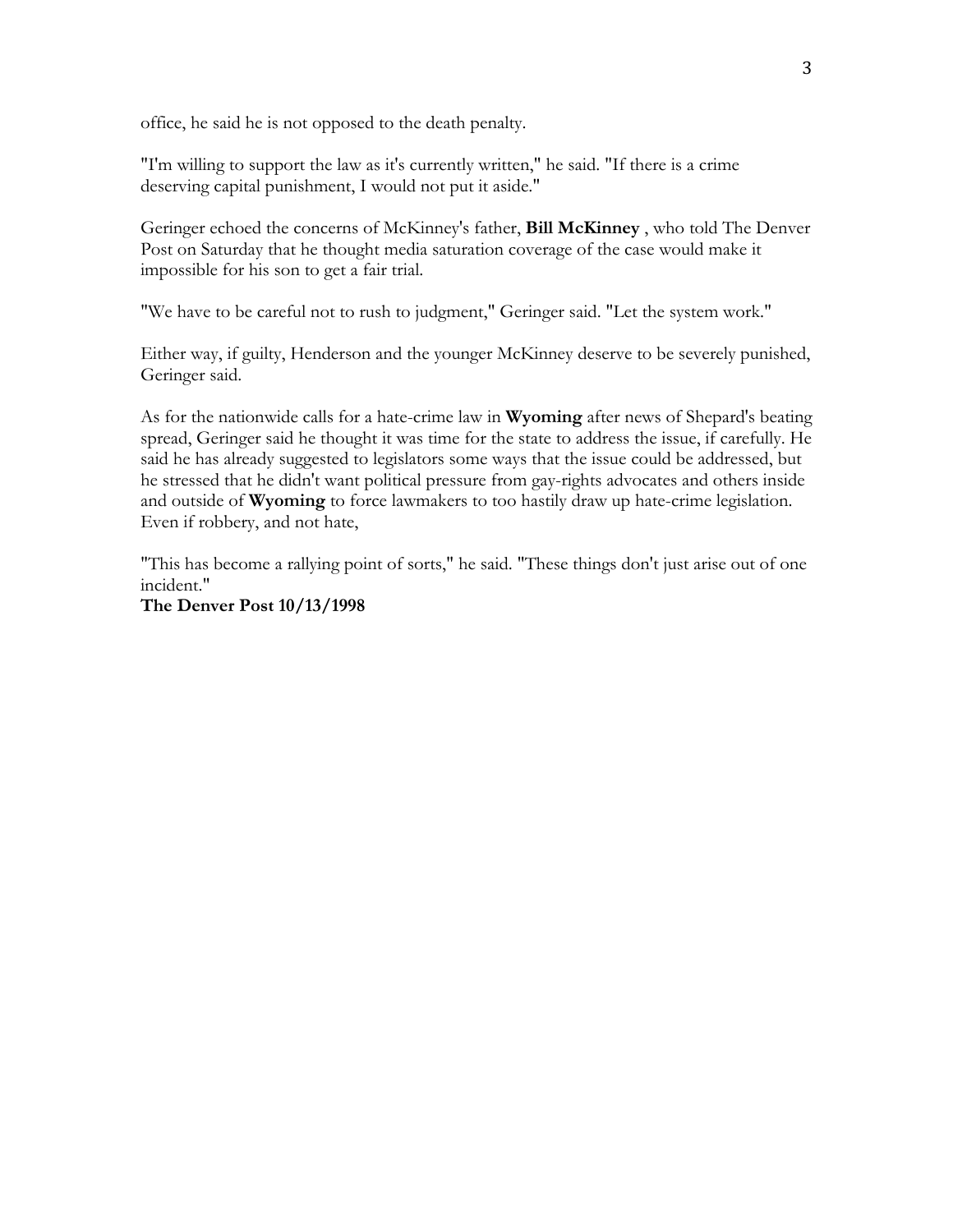## **Beating wasn't a hate crime, suspect's family says**

The Denver Post - Sunday, October 11, 1998 Author/Byline: Jim Hughes and David Olinger Denver Post Staff Writers

LARAMIE - The two men accused of bludgeoning a gay college student targeted him because he flirted with one of them at a bar, the father and girlfriend of a suspect said Saturday.

Aaron James McKinney and Russell Arthur Henderson never set out to nearly kill University of **Wyoming** student Matthew Shepard, McKinney's father and girlfriend said.

But McKinney, 22, was embarrassed that Shepard made two passes at him in front of his friends Tuesday night at the Fireside bar, said **Bill McKinney** and Kristen Price.

To get back at Shepard for the apparent humiliation, McKinney and Henderson, 21, lured the political science major outside to rob him, they said.

Sitting inside Price's small apartment in a dilapidated wooden house in northern Laramie, the elder McKinney's eyes brimmed. He said there's no excuse for what his son and his friend are accused of doing to the 21-year-old Shepard.

But there isn't really a good reason for the nationwide media attention over the case, either, he said.

"The news has already taken this up and blew it totally out of proportion, because it involved a homosexual," McKinney said. "Had this been a heterosexual these two boys decided to take out and rob, this never would have made the national news. Now my son is guilty before he's even had a trial." The national discussion of the attack has centered on two things: that Shepard, 21, is gay and that he reportedly told this to his suspected attackers before they lured him out of the downtown Laramie bar.

The girlfriends of McKinney and Henderson - 18-year-old Price and Chastity Pasley, 20 face charges of being accessories after the fact. Price and McKinney have a 4-month-old son, Cameron.

Price admitted she and Pasley, who attends the University of **Wyoming** with Shepard, initially lied to police about the whereabouts of their boyfriends Tuesday night. But she said neither she nor the other three suspects hate gays.

"It wasn't meant to be a hate crime," she said. "They just wanted to rob him."

The four suspects are best friends who spend time together almost every day, Price said.

She said she was released on a \$30,000 bond before the first court hearing Friday partly because she was the first to tell investigators the truth of what she knew about that night and partly because she had Cameron to take care of.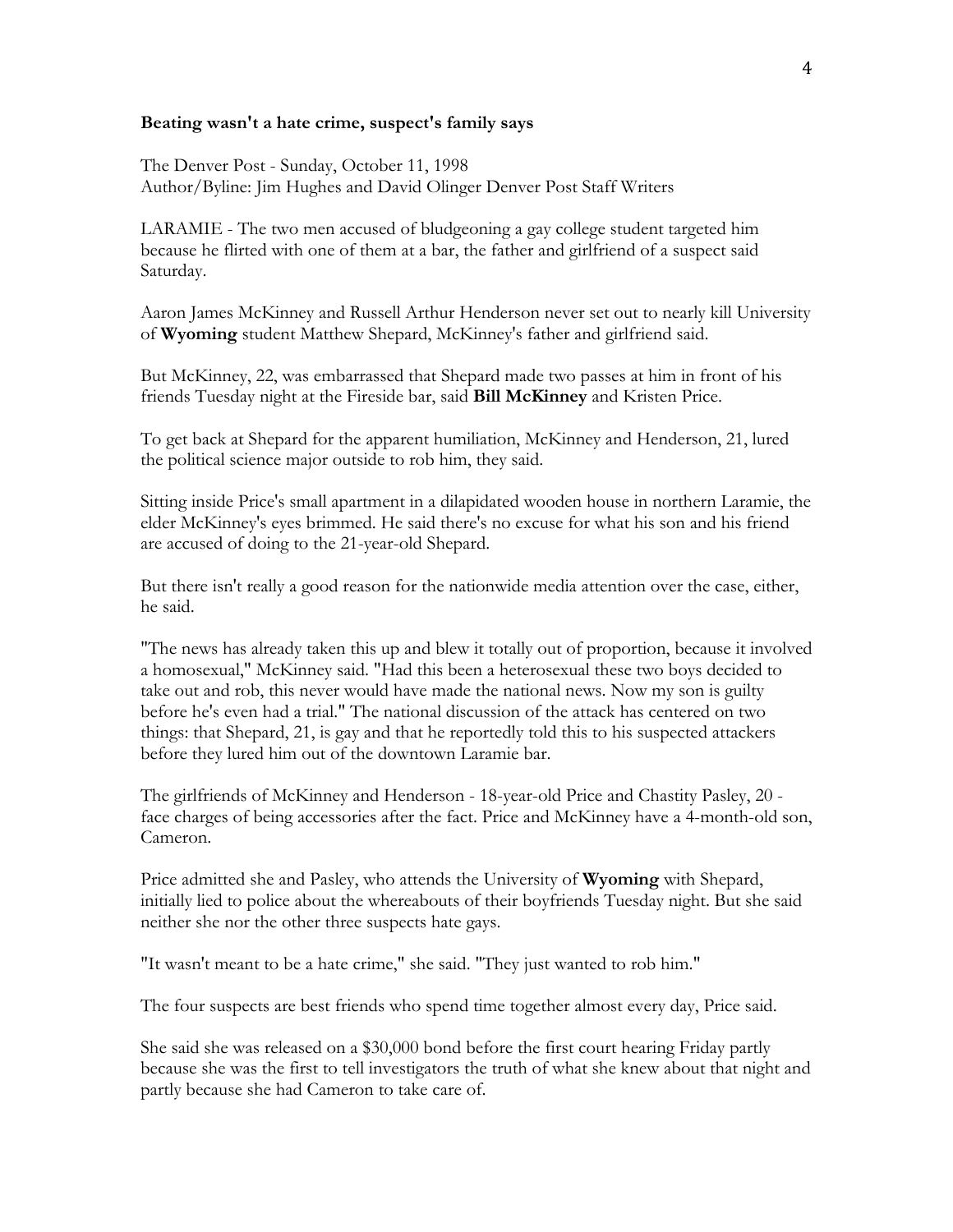Pasley is still in custody; her bail is set at \$30,000 cash. Henderson and McKinney are also still in jail; bail for each is set at \$100,000 cash.

McKinney was the last of the four suspects taken into custody. Authorities arrested him Thursday at Poudre Valley Hospital in Fort Collins, where he was being treated for a head injury. McKinney apparently sustained his injury in a separate altercation in Laramie, authorities said. Details were unknown.

**Bill McKinney** and Price said their understanding of what happened Tuesday night and early Wednesday is based on conversations Price had with the younger McKinney when he came home disoriented and covered in blood about 1:30 a.m. Wednesday. Some of the blood was his own, she said.

"He walked in and said he thought he had killed someone and that he had gotten beat up," she said.

She said that after she had cleaned him up, given him a glass of water and laid him down, Aaron McKinney told her his version of the story that would soon change their lives.

"He said he met a guy at a bar," she said. "The guy had told him that he was gay, and they decided to take him out and rob him. That was their only intention. He said (Shepard) pushed himself onto him and that he embarrassed him and Russ in front of all their friends and everybody at the Fireside."

Price and **Bill McKinney** both said Aaron McKinney doesn't like to be embarrassed in front of other people.

Neither McKinney nor Henderson is much bigger than the 5-foot-2, 105-pound Shepard. But McKinney's temper can be fierce when provoked, and he sometimes does stupid things to impress a crowd, his girlfriend and father said.

When he noticed that other people in the bar were snickering, Matt Shepard probably changed in his eyes from somebody not all that important to him to somebody with whom he had to get even, Price said.

"I guess they (the people in the bar) knew that Matt Shepard was gay and maybe it got around that Aaron was gay or something," she said. "Later on, Aaron did say he told him he was gay just to rob him, because he wanted to take his money for embarrassing him," she said.

McKinney's story, as remembered by Price, echoed the version prosecutors have presented in court documents.

"He told me that they took him out past Wal-Mart" near the eastern edge of town where Shepard was found the next evening, she said. "Matt asked, "When are we going to get to where you live?' and Aaron told him, "Guess what, I'm not gay, and you just got jacked.' He asked him to give him his wallet, and the guy gave him his wallet."